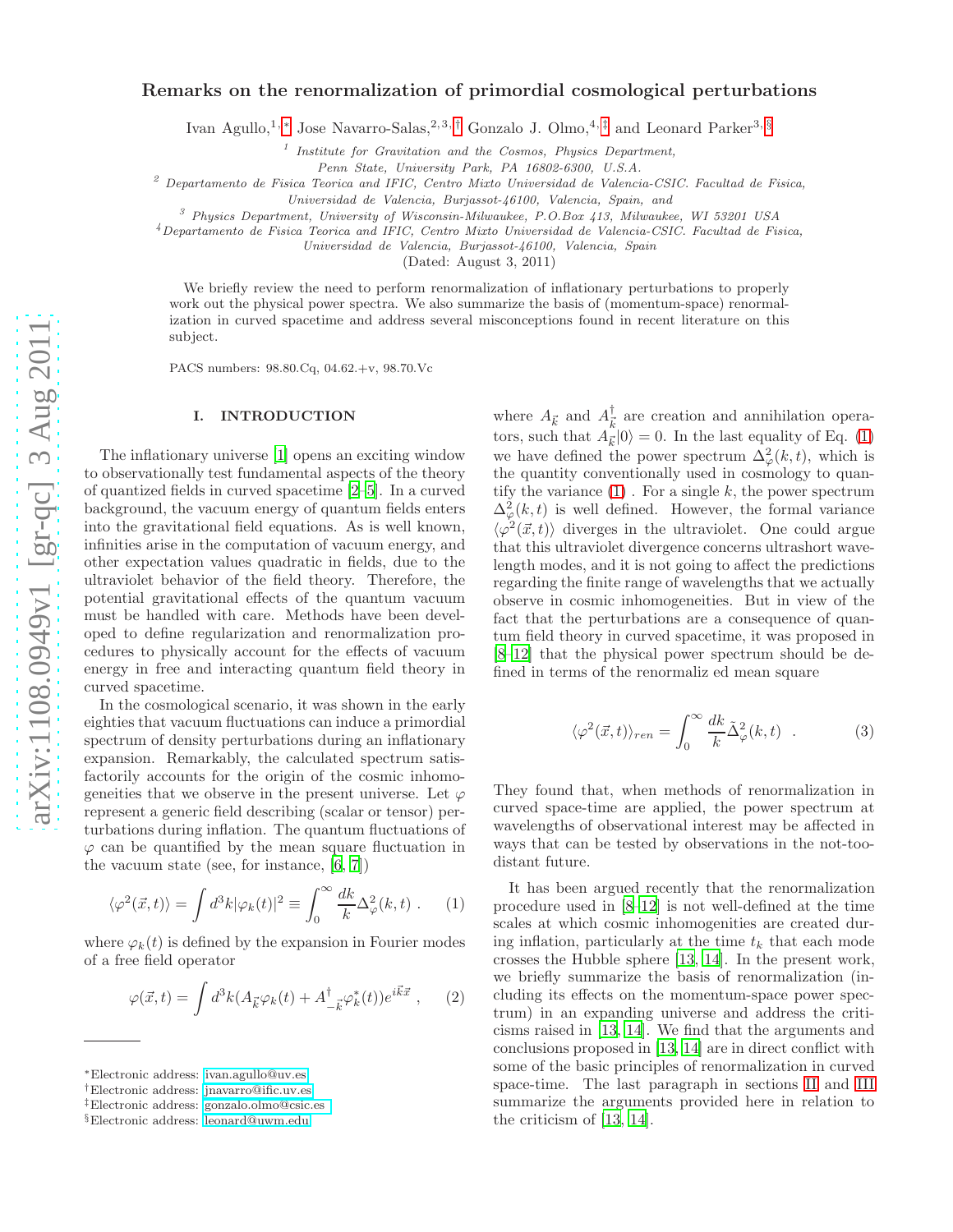### <span id="page-1-0"></span>II. RENORMALIZATION IN CURVED SPACE-TIME

The renormalization of expectation values like those corresponding to the mean square fluctuation and the stress tensor of a quantized field in a curved space-time is more involved than in Minkowski space, even for the simplest case of a free field. This is rooted in the fact that in a general curved space-time there are insufficient isometries to uniquely determine a global vacuum state. Moreover, the presence of space-time curvature yields new types of divergences not present in Minkowski space. This is true for free as well as interacting fields.

It is instructive to briefly consider, in a general curved space-time, an interacting scalar field  $\varphi$  with a  $\lambda \varphi^4$  interaction term in its Lagrangian. In flat space-time, one usually renormalizes such an interacting theory by going to momentum-space and adding counter-terms to the Lagrangian that will cancel the regularized UV divergences in the momentum space integrals corresponding to Feynman diagrams. The latter method is not directly applicable in a general curved space-time because of the absence of a global and generally-covariant momentum-space expansion. However, this problem was overcome for a general smooth curved space-time in [\[15\]](#page-4-9) by making use of a Riemann normal coordinate system (RNC) with its origin at a given space-time point  $x'$ . Such a coordinate system, based on the system of geodesics leaving the point  $x'$ , exists in any smooth space-time in a normal neighborhood of x ′ (i.e., one in which these outgoing geodesics do not intersect). In a RNC, the metric infinitesimally close to  $x'$  is Minkowskian and has vanishing first derivatives with respect to the space and time coordinates of the RNC. In addition, the metric has a well defined expansion in powers of the RNC coordinates y, which are defined for each space-time point  $x$  in the normal neighborhood of  $x'$  by means of the tangent vector at  $x'$  of the unique geodesic that connects  $x'$  to  $x$  and the invariant length of that geodesic. The coefficients in this expansion of the metric in powers of y are constants formed from contractions of powers of the Riemann tensor evaluated at the origin  $x'$ of the RNC system.

In [\[15\]](#page-4-9), Bunch and Parker (BP) defined a local momentum-space "Fourier" transform of the Feynman propagator  $G(x, x')$  based on an RNC with its origin at x ′ . Working in a general curved space-time, they used this local momentum-space method to evaluate the Feynman diagrams necessary to renormalize the interacting scalar field theory to second order in the interaction coupling constant  $\lambda$  appearing in the  $\lambda \varphi^4$  self-interaction. Dimensional regularization was used to replace the UV infinities that are present in 4-dimensions by covariant well-defined expressions. For the interacting theory, they introduced into the Lagrangian the minimal set of generally covariant counter-terms necessary to absorb the regularized UV "infinities" into the values of the constant coefficients of these counter-terms. This process leaves one with a Lagrangian having terms of the same

form as the original counter-terms, but with "renormalized' ' constant coefficients that are assumed to be finite, well-defined, and in principle measurable.

The terms that involve the curvature at the spacetime point  $x'$  were shown to drop out of the final result. This step is non-trivial and necessary for the renormalized interacting theory to be covariant in a general curved space-time. This calculation showed that interacting  $\lambda \varphi^4$ theory is renormalizable in a general curved space-time to second order in  $\lambda$ . The reason for using the *minimal* set of counter-terms is to alter the original Lagrangian as little as possible, thus avoiding the arbitrary introduction of interactions that are not necessary for renormalization.

They also calculated the leading terms of their local momentum-space expansion of the propagator that remain when  $\lambda = 0$ , (i.e., for the non-interacting, free field). For example, for a minimally coupled free field,  $\varphi$ , the local momentum-space Fourier transform of  $|g(x)|^{-1/4} G(x, x') |g(x')|^{-1/4} \equiv \bar{G}(x, x')$  has an asymptotic expansion for large  $k^2$  that is given by [\[15\]](#page-4-9)

<span id="page-1-1"></span>
$$
\bar{G}(k; x') \sim \frac{1}{k^2 + m^2} + \frac{R(x')}{6(k^2 + m^2)^2} + \cdots , \qquad (4)
$$

where  $k$  is the 4-momentum,  $m$  is the mass of the field, and the ellipsis  $(\cdots)$  includes terms that go as the third and fourth powers of  $1/(k^2 + m^2)$ . The coefficients of those terms are formed from contractions of Riemann tensors and their derivatives, evaluated at point  $x'$ , and are given explicitly in Eq. (2.21) of [\[15](#page-4-9)]. The Feynman propagator in the normal neighborhood of  $x'$  is defined as in Minkowski space by replacing  $m^2$  by  $m^2 - i\epsilon$ , with  $\epsilon$  small and positive, and carrying out the  $k_0$  integration along the real axis in the complex plane.

By carrying out the inverse Fourier transformation back to curved space-time, they were able to recast this series into the form of the proper-time or heat kernel expansion of  $\bar{G}(x, x')$ . They showed that the coefficients that they had calculated (which contain all terms up to fourth order in derivatives of the metric) in the series in Eq.[\(4\)](#page-1-1), when evaluated in the coincidence limit  $(x \rightarrow x')$ , are identical to the corresponding coefficients of the proper-time series that had been calculated [\[16](#page-4-10)] for the free field in the coincidence limit.

As is well known, the expectation values  $\langle T_{\mu\nu}(x')\rangle$  of the energy-momentum tensor of the free scalar field in physical states can be found from the exact expression for the Green function  $G(x, x')$  by applying to  $G(x, x')$  the appropriate second-order differential operator that produces the expression for the operator  $T_{\mu\nu}(x')$  in the coincidence limit as  $x \to x'$  and taking the expectation value in the physical state of interest. From the asymptotic series for  $\overline{G}(k; x')$  discussed above, it is clear that the terms in that series up to those that go as  $1/(k^2 + m^2)^3$ , will produce divergent contributions to  $\langle T_{\mu\nu}(x')\rangle$  when the Riemann normal coordinate  $y$  is taken to zero and the dimension  $n$  is taken to the value 4 in the  $n$ -dimensional Fourier transform. It can be seen that, when the two spatial derivatives in  $T_{\mu\nu}$  are taken into account, the first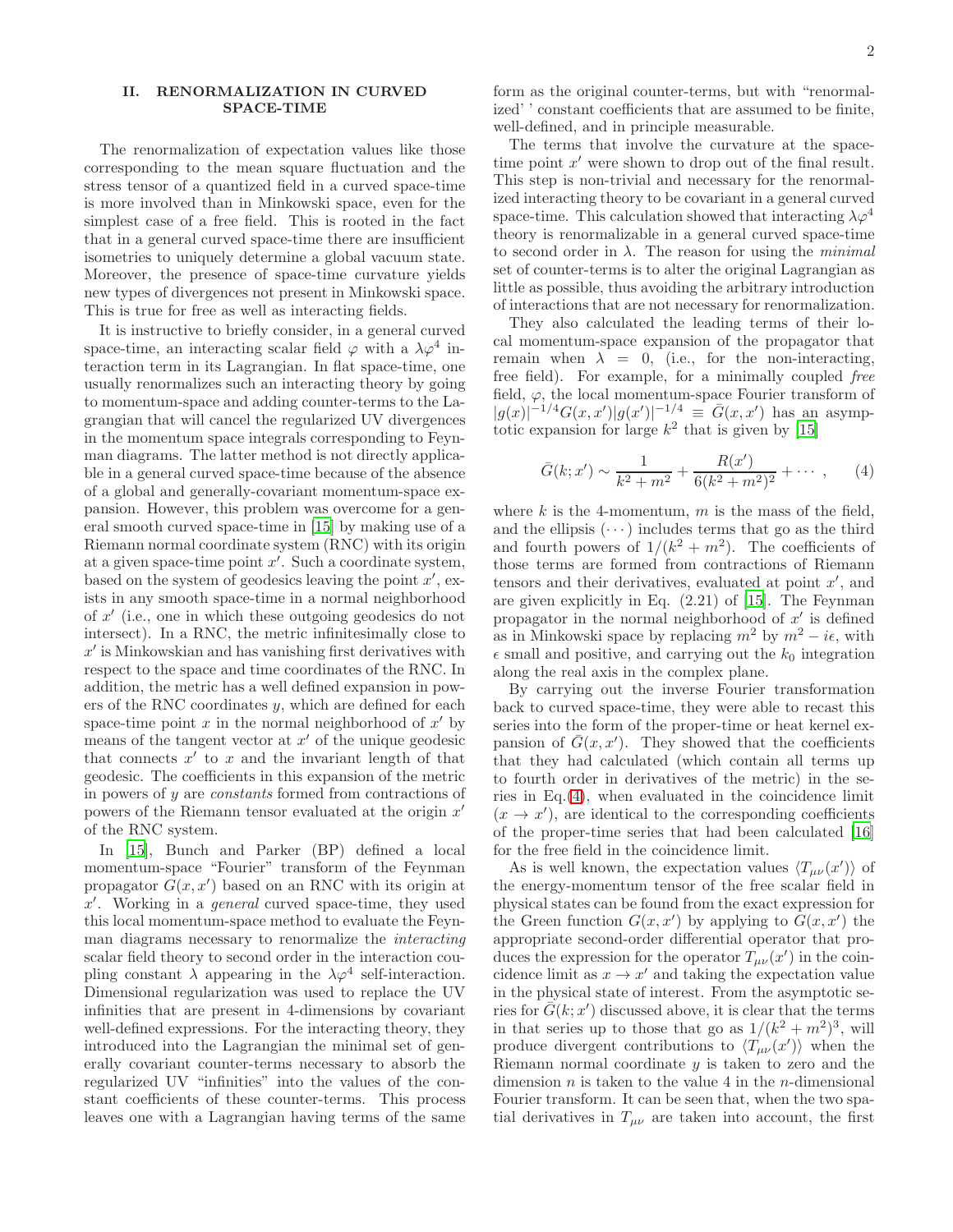term in [\(4\)](#page-1-1) giv es a contribution to  $\langle T_{\mu\nu}(x')\rangle$  that has a quartic UV divergence that does not depend on the curvature at  $x'$ , the second term has a quadratic UV divergence that depends on the Ricci scalar curvature  $R(x')$ , and the subsequent terms have logarithmic UV divergences that depend in a more complicated way on contractions and spatial derivatives of the Riemann tensor, evaluated at  $x'$ .

It is also clear that these UV divergent contributions to  $\langle T_{\mu\nu}(x')\rangle$  have the same state-independent expression in terms of the curvature tensor and its derivatives at  $x'$ . The leading (quartic) divergence reduces to the vacuum energy in flat space-time and is customarily subtracted from the physical or renormalized value of  $\langle T_{\mu\nu}(x')\rangle$  in a general curved space-time. The other state-independent divergences coming from the leading terms in the asymptotic series in [\(4\)](#page-1-1), are also subtracted. Alternatively, one can rewrite the full Lagrangian (including the gravitational terms) to include counter-terms having the same form as the expressions involving the Riemann tensor and its derivatives in these UV divergences. Then one can absorb the regularized expressions for these UV infinities into the constants in front of similar terms added to the original Lagrangian (similar to the procedure described above for the i nteracting field). Thus, the renormalization of the free field requires covariant terms involving the curvature tensor to be added to the Lagrangian with coupling constants that are in principle measurable.

Whether one thinks simply of subtracting these stateindependent UV-infinite terms from the formal expression for  $T_{\mu\nu}$  or thinks of those terms as renormalizing the coupling constants of terms present in the full Lagrangian, the result is the same, namely, a quantity that has no UV infinities when its expectation value is evaluated for any physical state in 4-dimensions. Its expectation value is what we will refer to as the renormalized expectation value of the energy-momentum tensor, denoted by  $\langle T_{\mu\nu}(x')\rangle_{\text{ren}}$ .[\[20](#page-4-11)]

Now let us consider the renormalization of the variance  $\langle \varphi^2(\vec{x}, t) \rangle$  within the local momentum space method we are considering. The expression for the renormalized variance  $\langle \varphi^2(\vec{x}', t') \rangle_{\text{ren}}$  in any given physical state is obtained by subtracting the terms in the asymptotic series that would give UV infinities from the solution for  $\bar{G}(k; x')$  in the normal neighborhood of x'. The variance involves no derivatives of  $\varphi(x)$ , so only the first two terms in Eq.[\(4\)](#page-1-1) are subtracted from the local Fourier transform of  $\bar{G}(k; x')$ . Then the inverse of the local momentum space Fourier transform can be performed, giving a welldefined operator that we will denote by  $\overline{G}(x; x')_{\text{ren}}$ . The coincidence limit  $(x \to x')$  of the expectation value of this quantity, then gives the renormalized value of the variance at  $x'$  in any given physical state. Thus, we obtain the result,

$$
\langle \varphi^2(x') \rangle_{\text{ren}} = \lim_{x \to x'} \langle \bar{G}(x; x')_{\text{ren}} \rangle \tag{5}
$$

As explained previously, we are subtracting only the minimum number of terms needed to give an expression having no UV divergences. Even though we found it necessary to subtract four terms of the asymptotic series to obtain  $\langle T_{\mu\nu}(x')\rangle_{\text{ren}}$ , since the renormalization of the variance involves only the first two counter-terms, there is no reason to subtract additional terms in the series. In the gravitational part of the Lagrangian of the renormalized theory the additional covariant terms needed to renormalize the energy-momentum tensor will still appear, but it would be uneconomical and would lead to unnecessary complications to subtract the corresponding momentum space terms from  $\bar{G}(k; x')$  in calculating the renormalized variance because those terms are not necessary to regularize UV divergences in the variance. One does not wish to introduce physical effects into the theory that are not required by the actual renormalization process. Henc e, one uses the principle of minimal subtraction.

In the above discussion of renormalization in a general curved space-time, the asymptotic expansion of  $\bar{G}(k; x')$ in [\(4\)](#page-1-1) was used to identify the set of UV divergent terms in the local momentum space expansion in the normal neighborhood of x'. The asymptotic expansion was not used to approximate a solution of the differential equation for  $\overline{G}(k; x')$  that would be the local momentum space Fourier transform of some particular global Green function  $G(x, x')$  for values of x in the normal neighborhood of x ′ . Therefore, employing the asymptotic series up to fourth (or higher) order to renormalize the variance, expecting that it will give a better approximation to the renormalized value, as unfortunately done in some literature, is simply not correct. Similarly, it is incorrect to argue that the renormalization procedure fails for those values of  $k$  and  $R$  for which the second term in the expansion [\(4\)](#page-1-1) is not small compared to the first term, as claimed in [\[13](#page-4-7), [14\]](#page-4-8). This argument would spoil the full renormalization program.

### <span id="page-2-0"></span>III. ADIABATIC REGULARIZATION IN AN RW UNIVERSE

A spatially flat RW universe, for which  $ds^2 = dt^2$  –  $a(t)^2(dx^2+dy^2+dz^2)$ , is often used as the background space-time in discussions of inflation. In such a universe, the 3-dimensional hypersufaces of constant  $t$  are homogeneous and the relevant quantized perturbation field can be expanded as in Eq.[\(2\)](#page-0-5). The ordinary differential equation satisfied by the mode functions  $\varphi_k(t)$  with suitably chosen boundary conditions can be solved exactly for certain forms of the scale factor  $a(t)$ . In such cases, one can also obtain the exact expression for the Green function  $G(x, x')$  on any given spatial hypersurface. [\[21\]](#page-4-12) The method of adiabatic regularization in the RW universe [\[2,](#page-4-1) [17](#page-4-13)] starts with the formal expression for  $\langle T_{\mu\nu}(x')\rangle$ , which is a function of  $t'$  in the RW coordinate system. As described above in connection with the local momentum space method, one can make a large momentum asymptotic expansion of the 3-dimensional Fourier transform of this quantity and identify the leading terms in that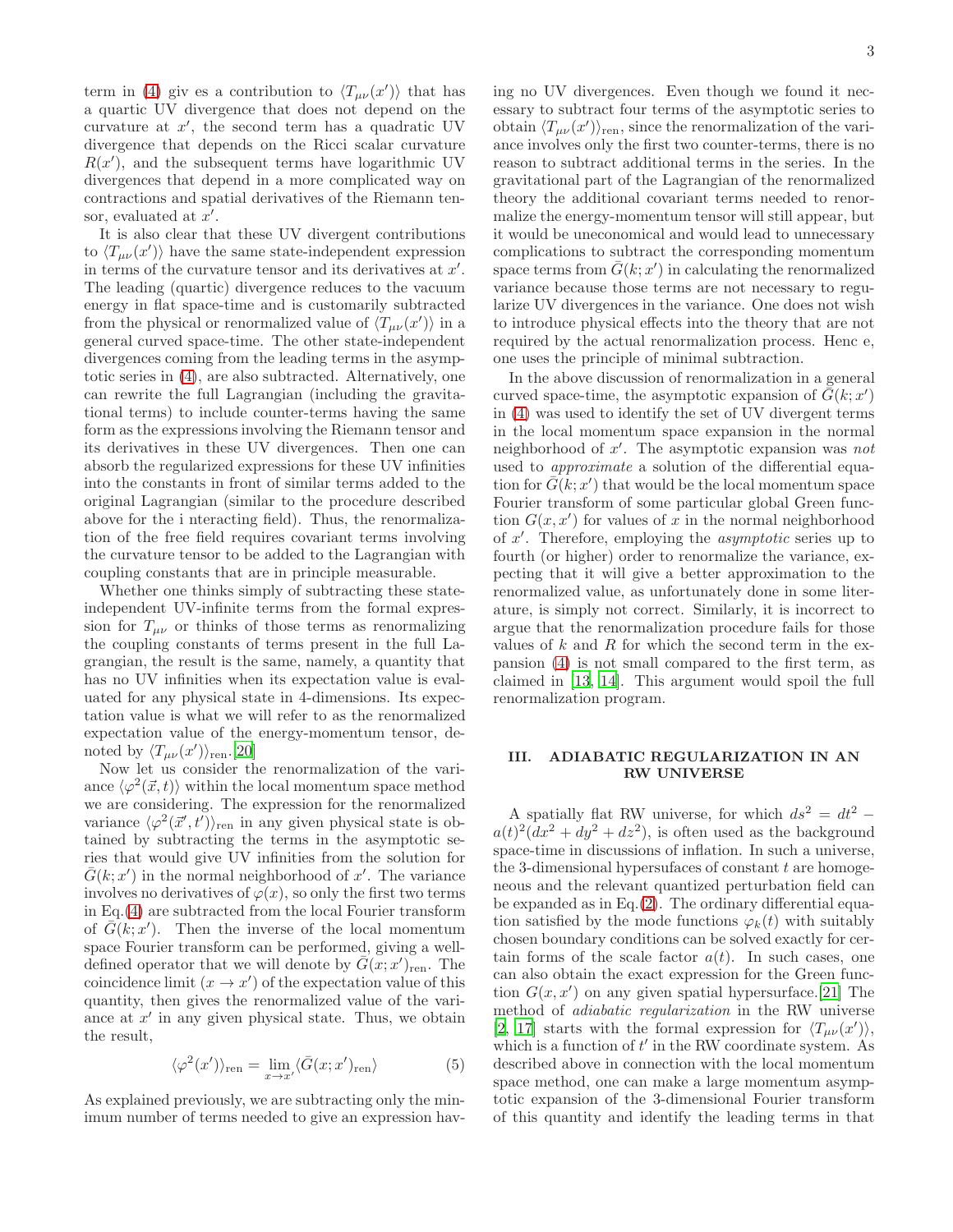expansion that would give UV divergences in the integration over  $\vec{k}$ . These terms are the same for any physical state. Now, instead of using dimensional regularization or some other regularization method to find the covariant form of the counter-terms that would be added to the Lagrangian in the course of renormalization, in adiabatic regularization one goes directly to the step of subtracting the relevant leading terms in this momentum space asymptotic expansion from the formal expression for the spatial 3-dimensional Fourier transform of  $\langle T_{\mu\nu}(x')\rangle$ . This step insures that the integrand of this 3-dimensional Fourier transform will not give any UV divergences when integrated over 3-momentum. The renormalized expression for  $\langle T_{\mu\nu}(x')\rangle_{\text{ren}}$  is defined by this momentum integral.

It is worth remarking that just as explained earlier in connection with the  $\lambda \phi^4$  interaction, the minimal number of terms in the asymptotic series are subtracted in the process of adiabatic subtraction and renormalization, so as to change the form of the original unrenormalized Lagrangian as little as possible in constructing the renormalized Lagrangian (including the gravitational part of the Lagrangian).

Note that after making the subtractions in the above method of regularization the integrand of the momentum integral is already regularized (i.e., the momentum space integrand no longer has any UV infinities when it is considered as a whole). If one wants to study the form of the counter-terms that would appear in the renormalized Lagrangian, then one could dimensionally regularize the individual subtraction terms and see what covariant curvature terms they would involve. However, in getting the renormalized result in the RW universe, there is no further regularization needed, apart from making the minimum number of subtractions we have described. One of the nice points of this process of adiabatic regularization is that it directly displays the spectral properties of the renormalized physical quantity, such as  $\langle T_{\mu\nu}(x')\rangle_{\text{ren}}$ .

If one is going to subtract the terms in the asymptotic series for all momenta, even small ones, then one has to resolve some ambiguities that are not determined simply by the large k form of those terms. These possible ambiguities in the asymptotic form of the leading terms (such as whether or not to include the mass  $m^2$  along with  $k^2$  in the asymptotic series for large k, are resolved by requiring that during any intervals of time for which  $a(t)$  approaches a constant, the mode functions should approach linear combinations of the positive and negative frequency forms that they would have in Minkowski space. In addition, one can require that in the limit of infinitely slowly changing  $a(t)$  the mode functions  $\varphi_k(t)$ should take the form of the positive frequency Liouville (or WKB) adiabatic approximation to the mode function solution. This enforces the physically reasonable requirement that the expectation value of the particle number operator is an adiabati c invariant; remaining unchanged in the limit of an infinitely slow and smooth expansion of the universe, regardless of the overall change in  $a(t)$ 

during the expansion.

As outlined above for the energy-momentum tensor, the method of adiabatic regularization of the variance  $\langle \varphi^2(x') \rangle$  starts with the formal expression for  $\langle \varphi^2(x') \rangle$ , which is a function of  $t'$  in the RW coordinate system. As described above in connection with the local momentum space method, one can make a large momentum asymptotic expansion of the 3-dimensional Fourier transform of this quantity and identify the leading terms in that expansion that would give UV divergences in the integration over  $\vec{k}$ . These terms are the same for any physical state. In adiabatic regularization one goes directly to the step of subtracting the relevant leading terms in this momentum space asymptotic expansion from the formal expression for the spatial 3-dimensional Fourier transform of  $\langle \varphi^2(x') \rangle$ . This step insures that the integrand of this 3-dimensional Fourier transform will not give any UV divergences when in tegrated over 3-momentum. The renormalized expression for  $\langle \varphi^2(x') \rangle_{\text{ren}}$  is defined by this momentum integral, regardless of the expansion rate of the universe (assuming the expansion is sufficiently smooth and that infrared divergences that may occur for zero mass are dealt with properly). Therefore, it is again not correct to argue [\[13,](#page-4-7) [14\]](#page-4-8) that adiabatic renormalization fails when the expansion rate  $H$  is larger than the physical momentum scale  $k/a(t)$ , as already pointed out in the previous section. Additionally, in [\[14](#page-4-8)] a rather arbitrary redefinition of adiabatic subtraction is made, which does not seem well founded.

#### IV. RENORMALIZATION IN THE INFLATIONARY UNIVERSE

In the physical situation in which the field  $\varphi(\vec{x}, t)$  represents scalar or (a polarization mode of) tensorial metric perturbation during inflation,  $\varphi(\vec{x}, t)$  must be treated as a massless field. The term  $V''$  appearing in the wave equation of scalar perturbations, where  $V$  is the potential of a slow-roll inflationary model, should be considered as a second-order adiabatic term [\[10](#page-4-14), [11\]](#page-4-15). In the massless limit, the subtraction terms defined by the BP renormalization [\[15](#page-4-9)] and those obtained with the adiabatic renormalization coincide, thus defining a unique expression for the (renormalized) power spectrum [\[12](#page-4-6)], namely,  $\tilde{\Delta}_{\varphi}^2(k,t) = 4\pi k^3 (|\varphi_k(t)|^2 - C_k(t)).$  The subtraction terms  $C_k(t)$  can be obtained easily from the two first terms in the expansion [\(4\)](#page-1-1) (or equivalently by the adiabatic expansion of the modes).[\[22\]](#page-4-16)

For scalar perturbations in single-field, slow-roll inflation one finds (see [\[12](#page-4-6)] for details)

<span id="page-3-0"></span>
$$
C_k^{(\delta\phi)}(t) = \frac{1}{2(2\pi)^3 a^3} \left[ \frac{a}{k} + \frac{a^3}{2k^3} H^2(2 - 3\eta + 5\epsilon) \right], \quad (6)
$$

where  $\delta\phi$  is the inflaton perturbation (in the spatially flat gauge), a is the expansion factor,  $H \equiv \dot{a}/a$ , and  $\epsilon$  and  $\eta$  are the usual slow-roll parameters; while for tensorial